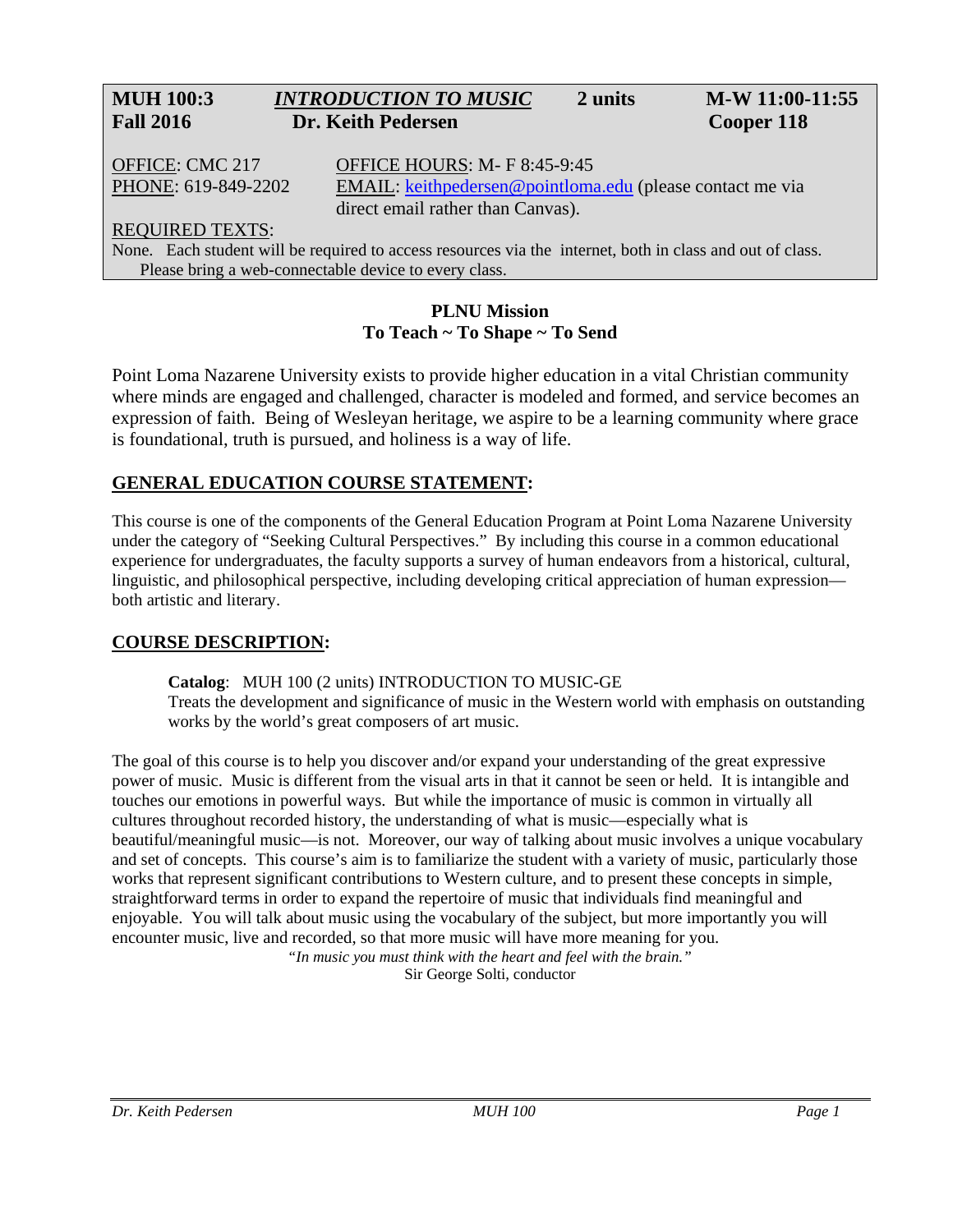# *Institutional and GE Learning Outcomes*

Blue text and shading indicate the GE Learning Outcomes (GELOs) addressed in this class.

## **Context: Learning, Informed by our Faith in Christ**

**ILO #1:** Students will acquire knowledge of human cultures and the physical and natural world while developing skills and habits that foster life-long learning

**GELO 1a**. **Written: Students will be able to effectively express ideas and information to others through written communication.**

**GELO 1d. Critical Thinking: Students will be able to examine, critique, and synthesize information in order to arrive at reasoned conclusions.**

**Context: Growing, In a Christ-Centered Faith Community**

**ILO #2:** Students will develop a deeper and more informed understanding of self and others as they negotiate complex environments

**GELO 2a. Students will develop an understanding of self that fosters personal wellbeing.** 

**GELO 2b. Students will understand and appreciate diverse forms of artistic expression.** 

**Context: Serving, In a Context of Christian Faith**

**ILO#3:** Students will serve locally and/or globally in vocational and social settings

# **COURSE OBJECTIVES (Learning Outcomes):**

- Music Concepts: You will be able to recognize and describe basic music concepts (such as form, harmony, melody, and rhythm) using correct terminology. **(ILO #1; GELO 1a—WASC #1, 2, 3, 4)**
- Historical Perspectives: You will demonstrate an understanding of historical/cultural perspectives about music. (**ILO #2; GELO 2b—WASC #3, 4**)
	- develop your musical perception through active listening to various musical styles: classical, contemporary, and world music (**GELO 2a, GELO 2b**)
	- analyze music you hear to place it in its correct style period. (**GELO 1d, GELO 2b)**
- Engagement with Live Performance: You will evaluate and articulate personal experiences through attending and writing about live concerts. (**ILO #1, ILO #2**; **GELO 1a, GELO 2b—WASC 1, 4)**
- Explore emotional responses to music (**ILO #2; GELO 2a, GELO 2b—WASC 4)**
	- You will explore, describe, share and compare emotional responses to this music. (**GELO 2b**)
	- **You will value and find personal relevance and meaning in music which you have never heard before. (GELO 2a, GELO 2b)**

# **COURSE REQUIREMENTS, POLICIES & GUIDELINES:**

1. *Attendance*: Prompt attendance and active, informed participation in all class meetings is expected. According to university policy, students missing more than 3 classes are subject to de-enrollment from the course and a grade of "F" or "NC". Six or more unexcused absences will result in de-enrollment. Deenrollment may have serious consequences on residence, athletic, and scholarship requirements; it may also necessitate a reduction or loss in a student's financial aid. Exceptions to this policy are certain university sponsored activities approved in writing by the Provost, family emergencies, and medical emergencies for which I must receive written notification from your doctor. (If you do decide to drop the course for any reason, please let me know by email so that I can officially remove you from my grade roster and class lists—and not worry about what has happened to you. I'd like you to make such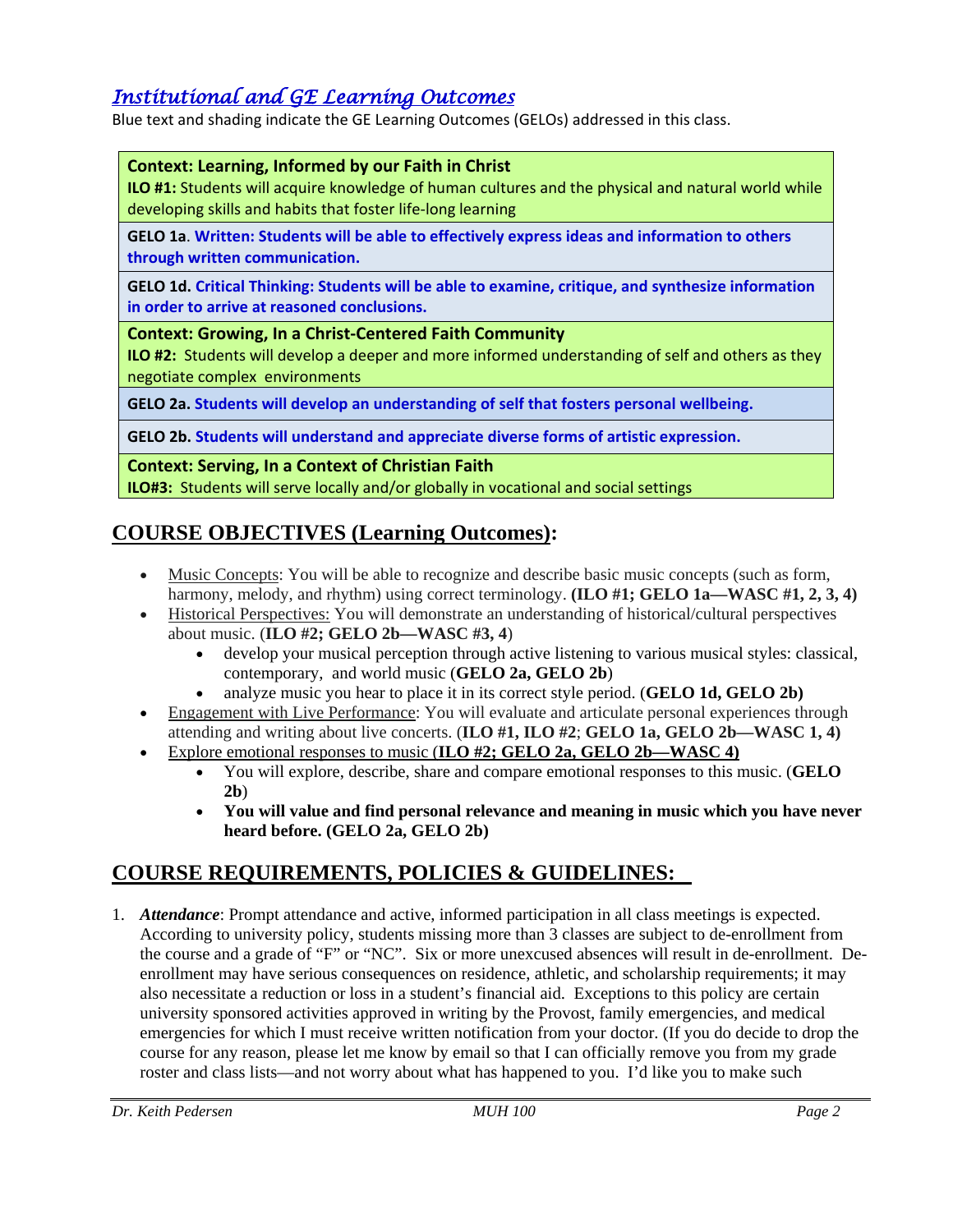decisions/communications during the first two weeks of classes.) [http://catalog.pointloma.edu/content.php?catoid=14&navoid=1089#Class\\_Attendance](http://catalog.pointloma.edu/content.php?catoid=14&navoid=1089#Class_Attendance)

If you must be absent, please email me in advance, or ASAP if you are sick. If you must leave class early, please let me know before class. Communication regarding attendance is crucial.

- 2. *Class Preparation*: Complete all readings and assignments. These should be prepared in advance of the class scheduled/due date unless otherwise specified.
- 3. *Methods used in this course:* In this class we will use lecture, listening, discussion, student response, and student presentations.
- 4. *Class Participation*: The overall quality of your class participation rests upon attendance, written responses, and contributions to class discussions. Please bring an internet-accessible device to each class and use them for class related activities, remembering, however, that you are expected to turn off all phones and refrain from any form of electronic communication in class.
- 5. *Assignments*: Completion of all assignments is required.
	- a. Assignments/exams may not be made up.
	- b. It is your responsibility to see to it that I receive your work, usually submitted on Canvas.
	- c. Each assignment must follow format given and be completed on or before deadlines.
	- d. Late assignments will not be accepted either in person, by email, or in my mailbox (unless you and I have communicated prior to the deadline about extenuating circumstances).
	- e. Always keep multiple computer and hard copies of your work so that you can provide replacement copies if needed.
	- f. The ability to write well is a hallmark of an educated person and related to career success in many fields. PLNU graduates have indicated this is one skill they would have improved more while in college. Consequently, college-level writing standards are expected on every written assignment (correct grammar, mechanics, documentation, etc.). Assignments with more than 3 errors on a page may be returned unmarked. No handwritten assignments accepted (unless so specified).
	- g. Do check Crocodoc for specific professor comments on written assignments. These are not intended to annoy, but to help you develop the ability to write correctly.
	- g. You may be required to attend office hours with the professor if need arises.
- 6. *Email*: You are responsible for routinely checking your *pointloma.edu* account for electronic messages from me (and sometimes from your classmates). You are fully accountable for all course material, announcements, communications that are distributed via email; and I will send messages only to your *pointloma.edu* accounts.
- 7. *Extenuating Situations & Grades*: No "Incomplete" grades will be assigned unless extenuating circumstances (e.g., death in the family, automobile accidents, hospitalization) prevail. If you find yourself in such a situation, contact me immediately. You must submit, in a timely fashion, any necessary and valid documents to verify your situation (e.g., doctor's letter on letterhead, funeral service program, police report, telegram). Federal fair use policy requires ending access to Canvas resources after three weeks. Instructors should keep this in mind when establishing incomplete grade resolution requirements and deadlines.
- 8. *Academic honesty*: Academic dishonesty is a serious offense in any academic institution. Moreover, in a Christian environment we believe one's character and honesty have spiritual and moral implications. Thus, cheating and plagiarism (any use of someone else's ideas or words without citing the source) will earn you an "F" for the written work in question, and may be grounds for failure in the course. (See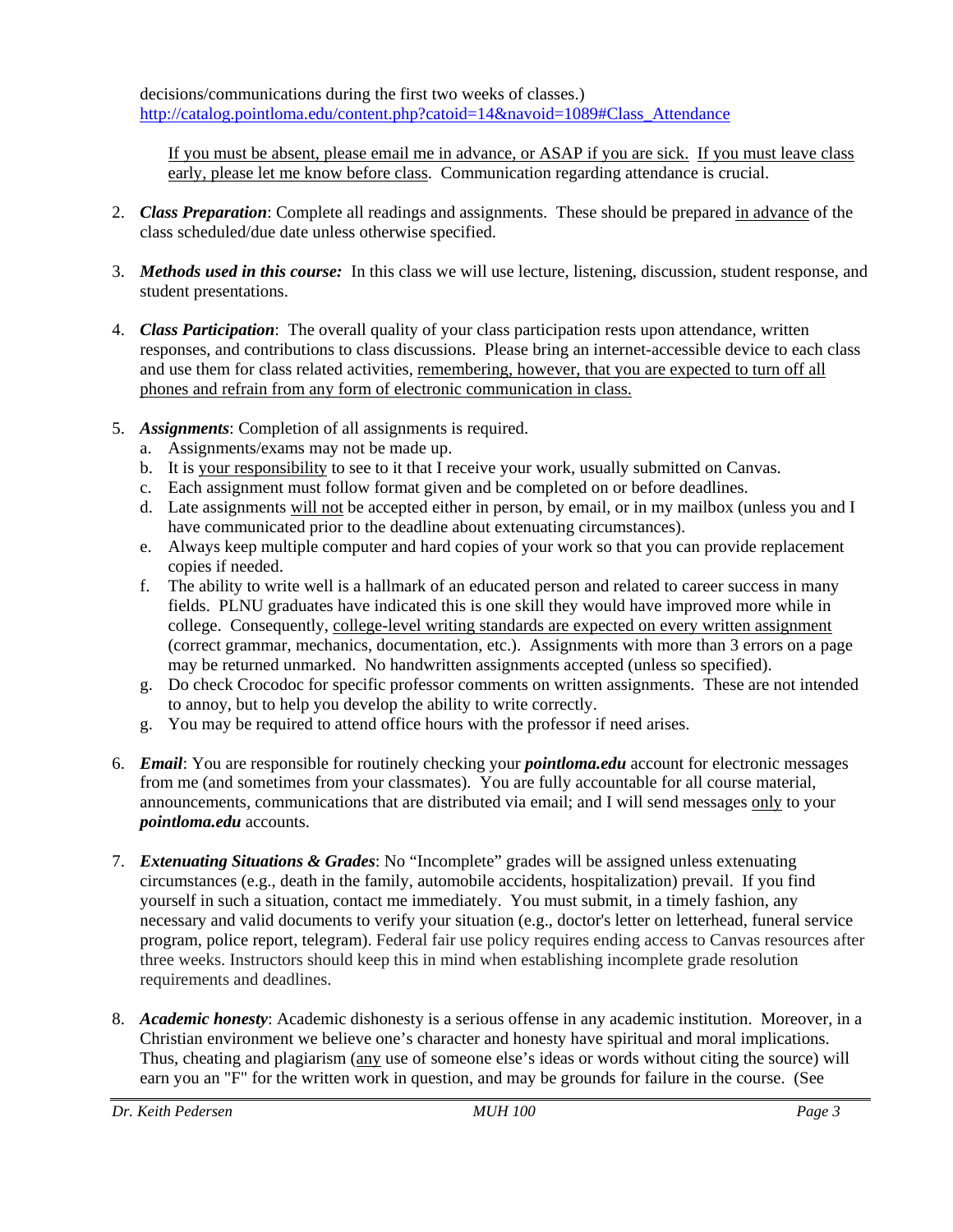*PLNU Catalog.*) Standards of honesty also apply to attendance: signing in for someone else or leaving after signing in is dishonest and will have consequences.

- 9**.** *Classroom Decorum*: Appropriate academic attire is required in all class sessions: this excludes sorority/fraternity rush and sexually suggestive (either in design or logo) or revealing attire.
- 10. *Instructor Availability*: The instructor will be available during the office hours listed on page 1. Making an appointment when possible will be appreciated. Other times may also be arranged if the listed times are unworkable.

## **ACADEMIC ACCOMODATIONS:**

While all students are expected to meet the minimum standards for completion of this course as established by the instructor, students with disabilities may require academic accommodations. At Point Loma Nazarene University, these students are requested to file documentation during the first two weeks of the semester with the Academic Support Center (ASC), located in the Bond Academic Center. This policy assists the University in its commitment to full compliance with Section 504 of the Rehabilitation Act and the Americans with Disabilities Act. Section 504 (a) prohibits discrimination against students with special needs and guarantees all qualified students equal access to and benefits of PLNU programs and activities. Once the student files documentation, the ASC will contact the student's instructors and provide written recommendations for reasonable and appropriate accommodations to meet the individual learning needs of the student.

## **COURSE EVALUATION:**

Your work will not be graded on a curve. A traditional US scale will be used (+ and – grades are divided at 7 and 3 points).

- **A** indicates exceptional work: 90+pts. (roughly 30% of students normally achieve this level)
- **B** indicates superior work: 80+pts. (roughly 40% of students normally achieve this level)
- **C** indicates acceptable work: 70+pts.
- **D** indicates minimally passing work: 60+pts.
- **F** indicates unsatisfactory work : 60>pts.

Your grade will be based on the quality of your work in these areas: Points • 4 concert reports  $(4 \times 5\%)$  20 • Desert Island Assignment 5 • Quizzes/assignments 15 • In class presentation 5 • Midterm exam 25 • Final exam (cumulative) 30 (In the examinations students will demonstrate their comprehension of 100 musical terms and concepts and recognition of music presented in the course.)

To encourage active participation in music, students who perform in a PLNU Music Department ensemble will receive 10 extra points. There are numerous ensembles to choose from: Band (W 6-8:30), Orchestra (T-Th 5-6:30), Chorale (M-W 1:30-2:20), Choral Union (2nd Quad, T-Th 1:30-2:20 OR M; 7-9:30pm), Concert Choir and Point Loma Singers  $(1<sup>st</sup> Quad, MWF; 12:30-1:20; T-Th 1:30-2:20)$ .

# **EXAMS:**

The exams will be primarily multiple-choice music-identification questions, along with a few terms from the following list to match with provided definitions. I will play 10-15 seconds of a section of a piece and you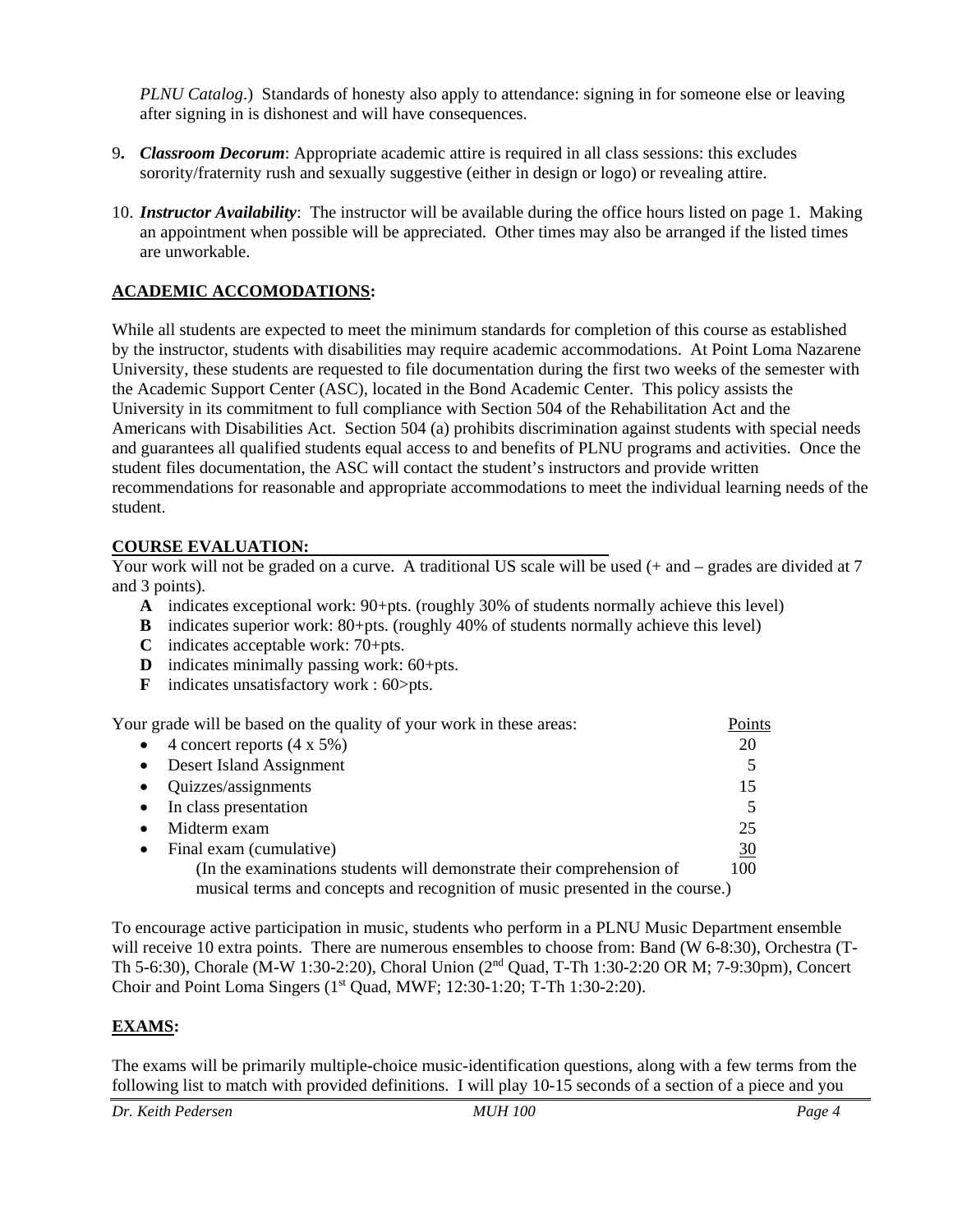will be expected to identify the title of the work (including movement and form, if applicable) and the composer. The pieces will be chosen from the following list (1-25 for mid-term; 1-50 for final). These recordings can found at the Naxos site on the Phineas (PLNU library) web-site, on YouTube, or on recordings which can be purchased from text publishers.

# **Listening Exam List** (you will be expected to memorize the list as follows): **Midterm**

- 1. Hildegard, *[O rubor sanguinis](https://www.youtube.com/watch?v=g2j_t1o_g5U)* (Gregorian Chant) [https://www.youtube.com/watch?v=g2j\\_t1o\\_g5U](https://www.youtube.com/watch?v=g2j_t1o_g5U)
- 2. Machaut, *[Kyrie, Messe de Notre Dame](https://www.youtube.com/watch?v=5GgkAM8crbU)* (mass) *<https://www.youtube.com/watch?v=5GgkAM8crbU>* **0:00-2:53**
- 3. Josquin, *[Ave Maria](https://www.youtube.com/watch?v=XaT3tcXZg0c)* (motet) *<https://www.youtube.com/watch?v=XaT3tcXZg0c>*
- 4. Palestrina, *Agnus Dei*; *[Missa Papae Marcelli](https://www.youtube.com/watch?v=QhJTMa8iq3I)* (mass) <https://www.youtube.com/watch?v=QhJTMa8iq3I>
- 5. Weelkes, *As Vesta Was from Latmos Hill Descending* <https://www.youtube.com/watch?v=95DJ7oqTWK8&list=RD95DJ7oqTWK8>
	- 6. Monteverdi, *Orfeo*, ["A l'amara novella" 7:17\(opera recitative\);](https://www.youtube.com/watch?v=_7Wo-3DtI34) "Tu se morte (opera arioso) [https://www.youtube.com/watch?v=\\_7Wo-3DtI34](https://www.youtube.com/watch?v=_7Wo-3DtI34) **8:03-10:33**
- 7. Strozzi, ["I want to die"](https://www.youtube.com/watch?v=avMPpDW-UFI) (chamber cantata aria; basso ostinato) <https://www.youtube.com/watch?v=avMPpDW-UFI> **0:00-4:00**
- 8. Purcell, *Dido and Aeneas*[, "When I am laid in earth"](https://www.youtube.com/watch?v=a9TAl3Bb1EU) (opera aria; basso ostinato) <https://www.youtube.com/watch?v=a9TAl3Bb1EU> **1:18-5:00**
- 9. Pachelbel, *[Canon in D](https://youtu.be/JvNQLJ1_HQ0)* [https://www.youtube.com/watch?v=JvNQLJ1\\_HQ0](https://www.youtube.com/watch?v=JvNQLJ1_HQ0)
- 10. Vivaldi, *[Violin Concerto in E major, I](https://youtu.be/aFHPRi0ZeXE) Four Seasons, Spring* (violin concerto; ritornello) https://youtu.be/aFHPRi0ZeXE **00:24-3:24**
- 11. Bach, *[Brandenburg Concerto](https://www.youtube.com/watch?v=rnAcRm7IL74)* No. 5, I (con certo grosso; ritornello) <https://www.youtube.com/watch?v=rnAcRm7IL74> **00:00-8:52**
- 12. Bach, *[Organ Fugue in G minor](https://www.youtube.com/watch?v=PhRa3REdozw)* (organ fugue) *<https://www.youtube.com/watch?v=PhRa3REdozw>*
- 13. Bach, *[Wachet auf, ruft uns die Stimme,](https://www.youtube.com/watch?v=JCULWK4tNuc)* IV (sacred cantata chorus AAB) <https://www.youtube.com/watch?v=JCULWK4tNuc> **13:30-17:05**
- 14. Händel, *Water Music*[, Minuet & Trio](https://www.youtube.com/watch?v=UcknsYVgdkM&spfreload=1) (orchestral suite; binary) [https://www.youtube.com/watch?v=UcknsYVgdkM&spfreload=1](https://www.youtube.com/watch?v=UcknsYVgdkM&spfreload=1%20) **9:26-11:54** (you'll enjoy the opening introduction of the piece **0:00-***c.***4:00**
- 15. Händel, *Messiah*[, "Rejoice greatly"](https://www.youtube.com/watch?v=YnEk4r_V9hU) (oratorio aria) [https://www.youtube.com/watch?v=YnEk4r\\_V9hU](https://www.youtube.com/watch?v=YnEk4r_V9hU)
- 16. Händel, *Messiah*[, "Hallelujah" chorus](https://www.youtube.com/watch?v=__gnmuzq6HI) (oratorio chorus) [https://www.youtube.com/watch?v=\\_\\_gnmuzq6HI](https://www.youtube.com/watch?v=__gnmuzq6HI)
- 17. Haydn, [String Quartet, the "Emperor", II](https://www.youtube.com/watch?v=udPddgVKzLg) (string quartet; theme and variation) <https://www.youtube.com/watch?v=udPddgVKzLg>
- 18. Haydn, [Symphony No. 94, II](https://www.youtube.com/watch?v=9qu5XZYrME4) (symphony; theme and variations) <https://www.youtube.com/watch?v=9qu5XZYrME4>

# 19. Mozart, *[A Little Night Music](https://www.youtube.com/watch?v=Qb_jQBgzU-I)*, I (serenade; sonata-allegro) [https://www.youtube.com/watch?v=Qb\\_jQBgzU-I](https://www.youtube.com/watch?v=Qb_jQBgzU-I)

- 20. Mozart, [Symphony No. 40, I](https://www.youtube.com/watch?v=AyDVcW22tb4) (symphony; sonata-allegro) <https://www.youtube.com/watch?v=AyDVcW22tb4>
- 21. Mozart, <https://youtu.be/LuesOjh038Q> (piano concerto; sonata-allegro) <https://www.youtube.com/watch?v=LuesOjh038Q>
- 22. Beethoven, "*[Moonlight"](https://www.youtube.com/watch?v=SrcOcKYQX3c)* Sonata, III (piano sonata; sonata-allegro) <https://www.youtube.com/watch?v=zucBfXpCA6s>
- 23. Beethoven, [Symphony No. 5, I](https://www.youtube.com/watch?v=7jh-E5m01wY) (symphony; sonata-allegro) [https://www.youtube.com/watch?v=7jh-](https://www.youtube.com/watch?v=7jh-E5m01wY)[E5m01wY](https://www.youtube.com/watch?v=7jh-E5m01wY) **0:00-8:00**
- 24. Beethoven, [Symphony No. 5, II](https://www.youtube.com/watch?v=7jh-E5m01wY) (symphony; theme and variations) [https://www.youtube.com/watch?v=7jh-](https://www.youtube.com/watch?v=7jh-E5m01wY)[E5m01wY](https://www.youtube.com/watch?v=7jh-E5m01wY) **8:00-18:54**
- 25. Beethoven, [Symphony No. 5, IV](https://www.youtube.com/watch?v=7jh-E5m01wY) (symphony; sonata-allegro) [https://www.youtube.com/watch?v=7jh-](https://www.youtube.com/watch?v=7jh-E5m01wY)[E5m01wY](https://www.youtube.com/watch?v=7jh-E5m01wY) **24:00-35:35**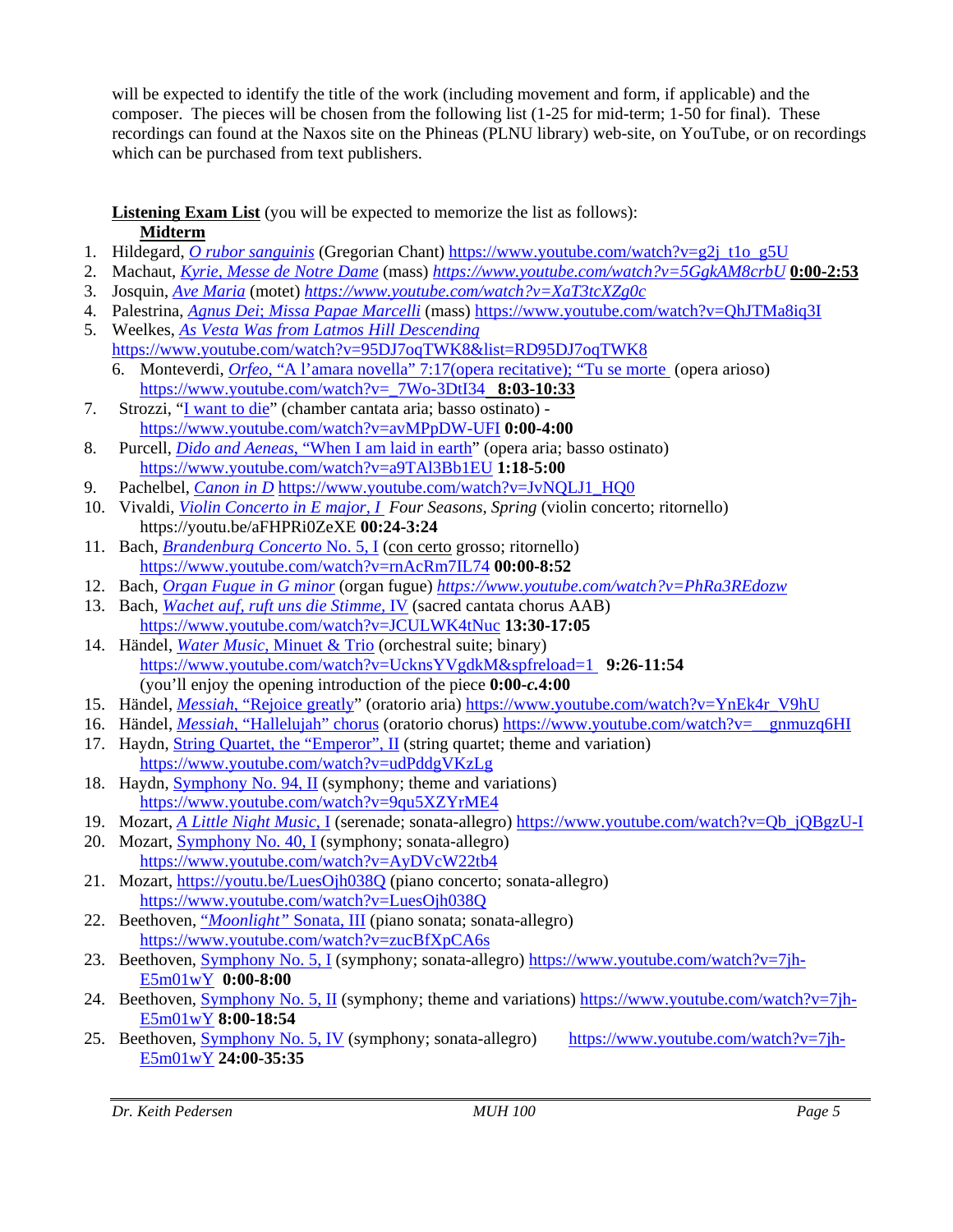#### **Final is cumulative**

- 26. Schubert, *[Erlking](https://youtu.be/JS91p-vmSf0)* (art song; through composed) <https://youtu.be/JS91p-vmSf0>
- 27. Chopin, [Nocturne in C](https://www.youtube.com/watch?v=FxibkvfXWIo) minor (nocturne) <https://www.youtube.com/watch?v=FxibkvfXWIo>
- 28. Mendelssohn, [Violin Concerto in E minor, I](https://youtu.be/K67o86CS5uo) (violin concerto; sonata-allegro) <https://youtu.be/K67o86CS5uo> **0:00-12:21**
- 29. Berlioz, *[Symphony fantastique,](https://youtu.be/cao6WyF-61s)* V (program symphony) <https://youtu.be/cao6WyF-61s>
- 30. Liszt, *[Transcendental Etude](https://youtu.be/NAc-GZ6CreE)* No. 8, "Wild Hunt" (etude) <https://youtu.be/NAc-GZ6CreE>
- 31. Verdi, *La Traviata,* ["Follie"](https://www.youtube.com/watch?v=4G_J_sPfQHM) I (opera recitative) [https://www.youtube.com/watch?v=4G\\_J\\_sPfQHM](https://www.youtube.com/watch?v=4G_J_sPfQHM) **0:00- 1:03**;and ["Sempre](https://www.youtube.com/watch?v=4G_J_sPfQHM) libre" (opera aria) **1:03-4:45**
- 32. Bizet, *Carmen*, ["Habenera"](https://www.youtube.com/watch?v=_8y1dj7bvjE) (opera aria) https://www.youtube.com/watch?v= 8y1dj7bvjE
- 33. Puccini, *La Boheme*, "Che [gelida manina"](https://www.youtube.com/watch?v=OkHGUaB1Bs8) (opera aria) <https://www.youtube.com/watch?v=OkHGUaB1Bs8> **0:00-4:30**
- 34. Wagner, *[Tristan und Isolde, Liebstod](https://www.youtube.com/watch?v=RLoHcB8A63M)* (music drama) <https://www.youtube.com/watch?v=RLoHcB8A63M>
- 35. Brahms, [Violin Concerto in D, III](https://www.youtube.com/watch?v=Gk_e0C_Pnwo) (violin concerto) [https://www.youtube.com/watch?v=Gk\\_e0C\\_Pnwo](https://www.youtube.com/watch?v=Gk_e0C_Pnwo)
- 36. Debussy, *Prelude to [the Afternoon of a Faun](https://www.youtube.com/watch?v=Y9iDOt2WbjY)* <https://www.youtube.com/watch?v=Y9iDOt2WbjY>
- 37. Ravel, *[Bolero](https://www.youtube.com/watch?v=IsF53JpBMlk)* <https://www.youtube.com/watch?v=IsF53JpBMlk>
- 38. Tchaikovsky, *[The Nutcracker](https://www.youtube.com/watch?v=cGPB4AD8A6w)*, "Dance of the Reed Pipes" <https://www.youtube.com/watch?v=cGPB4AD8A6w>
- 39. Mussorgsky, *[Pictures at an Exhibition: The Great Gate of Kiev](https://www.youtube.com/watch?v=b8gs4TozJbQ)* <https://www.youtube.com/watch?v=b8gs4TozJbQ>
- 40. Stravinsky, *The Rite of Spring,* [Introduction and Scene I](https://www.youtube.com/watch?v=jF1OQkHybEQ) (ballet) <https://www.youtube.com/watch?v=jF1OQkHybEQ> **0:00-7:09**
- 41. Schoenberg, *Moonstruck Pierrot, [Madonna](https://www.youtube.com/watch?v=1DbGhbDJqM4) <https://www.youtube.com/watch?v=1DbGhbDJqM4>*
- 42. Gershwin, *[Rhapsody in Blue](https://www.youtube.com/watch?v=ss2GFGMu198)* <https://www.youtube.com/watch?v=ss2GFGMu198>
- 43. Copland, *[Appalachian Spring](https://www.youtube.com/watch?v=FW-t9Lqa1rE)* (ballet) <https://www.youtube.com/watch?v=FW-t9Lqa1rE>
- 44. Zwilich, *[Concerto Grosso 1985,](https://www.youtube.com/watch?v=fmKTAKQFpkw)* III (concerto grosso) <https://www.youtube.com/watch?v=fmKTAKQFpkw>
- 45. Shostakovich, [Symphony No. 5, IV](https://www.youtube.com/watch?v=8GTIi6HKi2Y) (sonata-allegro) symphony <https://www.youtube.com/watch?v=8GTIi6HKi2Y>
- 46. Orff, *[Carmina Burana](https://www.youtube.com/watch?v=GD3VsesSBsw)* <https://www.youtube.com/watch?v=GD3VsesSBsw>
- 47. Varèse, *[Poème électronique](https://www.youtube.com/watch?v=iqxMgC7C3po)* (opening) <https://www.youtube.com/watch?v=iqxMgC7C3po>
- 48. Reich, *[Music for Mallets](https://youtu.be/rCiGDdEdrks)* (minilism) <https://youtu.be/rCiGDdEdrks>
- 49. Armstrong, ["Willie the Weeper"](https://www.youtube.com/watch?v=qmjAwYyuxbg) (New Orleans jazz/Dixieland) <https://www.youtube.com/watch?v=qmjAwYyuxbg>
- 50. Mariachi Music, ["El Burro"](https://youtu.be/WV83Xa-scVg) (mariachi) <https://youtu.be/WV83Xa-scVg>

#### **INTRODUCTION TO MUSIC KEY WORDS LIST Dr. Keith Pedersen**

| melody      | flat      | rhythm        | syncopation    | suspension     |  |
|-------------|-----------|---------------|----------------|----------------|--|
| key         | sharp     | meter         | dynamics       | seventh        |  |
| scale       | chromatic | measure (bar) | harmony        | tonality       |  |
| major scale | diatonic  | tempo         | chord          | dissonance     |  |
| minor scale | color     | ritard        | Tonic          | consonance     |  |
| diatonic    | timbre    | accent        | Dominant       | modulation     |  |
| chord       | homophony | libretto      | symphony       | symphony       |  |
| triad       | imitation | recitative    | string quartet | concerto       |  |
| texture     | forte     | aria          | variation      | string quartet |  |

*Dr. Keith Pedersen MUH 100 Page 6*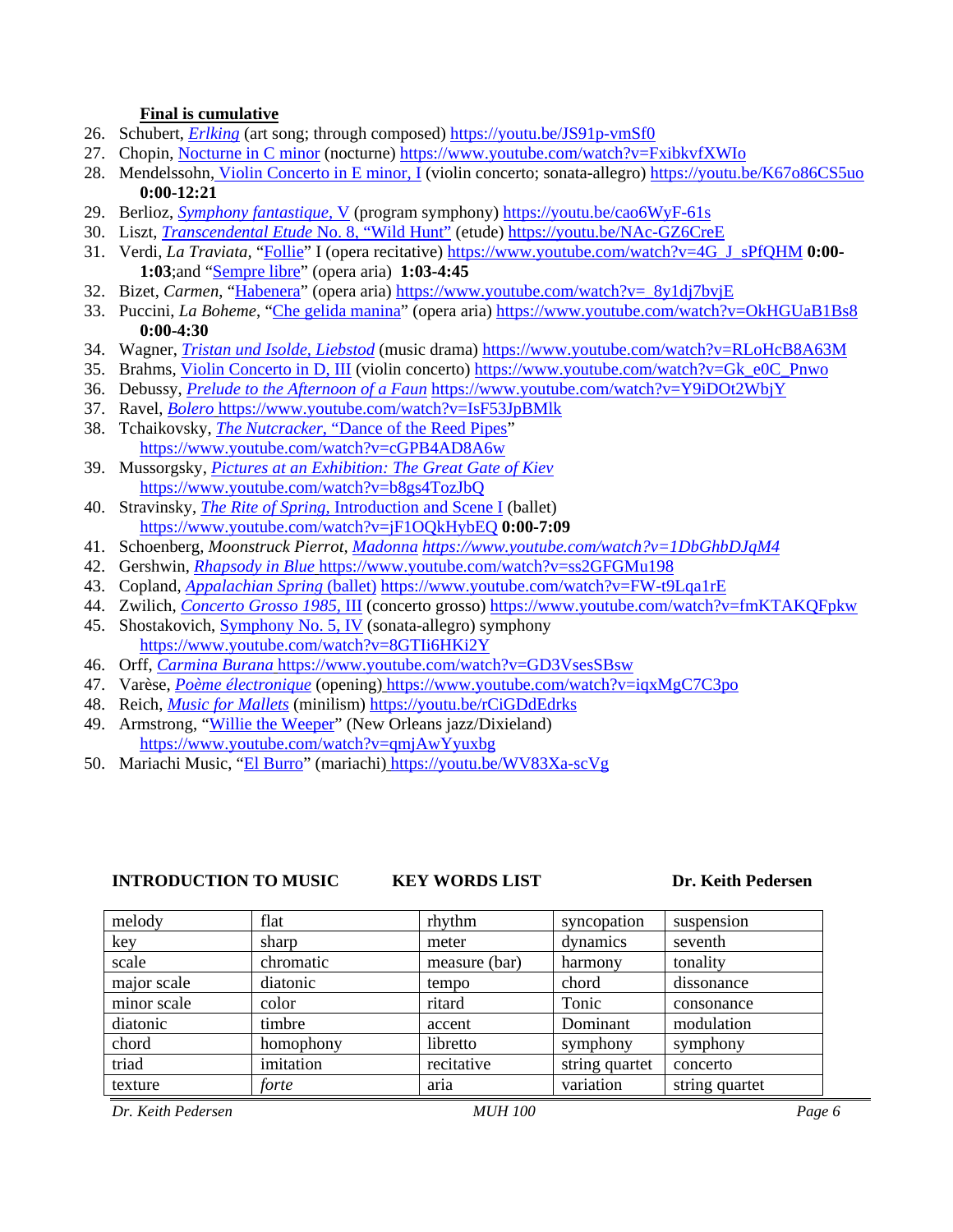| monophony    | piano      | cantata      | strophic  | program music  |
|--------------|------------|--------------|-----------|----------------|
| polyphony    | repetition | oratorio     | imitation | absolute music |
| counterpoint | contrast   | Da capo aria | rondo     | tone cluster   |
|              | opera      |              | theme and | atonal         |
|              |            |              | variation |                |

It will be important to be able to list the names, dates and 2-3 major composers from each historical style period.

### **DESERT ISLAND ASSIGNMENTS:**

Each student will be expected to present one "Desert Island" project. That is, you will bring in a recording (tape, CD, or Ipod/MP3/computer) of the one song you would take with you if you were marooned on a desert island. You will explain to the class why this song is important to you and then play it for us. As we develop vocabulary and concepts during the course, you may comment on these ideas as they relate to your chosen piece. The total presentation shouldn't need to be more than 5-6 minutes long. We will plan on two reports each class according to the schedule I will pass out.

#### **IN CLASS PRESENTATION:**

Each student will pair with another to present one of the assigned pieces on our Listening List to the class. We will develop vocabulary and concepts during the class, and you may use these ideas as they relate to your chosen piece. The total presentation shouldn't need to be more than 10-15 minutes long, including listening to the work (or a portion if it is longer than 6 minutes). It may stretch out if it leads to an interesting discussion. We will plan on about 1 each class according to the schedule we will set.

#### **CONCERT REPORTS:**

You are asked to give 4 reports of art music performances given by the PLNU Music Department (most start at 7:30), San Diego Symphony, La Jolla Chamber Orchestra, San Diego Opera, or other similar college or professional musical organizations. The Music Department sponsors Monday afternoon Student Recitals as part of the requirements for music students; these recitals may NOT be used for concert reports. **Late reports will not be accepted**. Your honest response will make the assignment more meaningful.

#### **REQUIRED CONCERTS:**

**Friday, October 28:** *Cantate—***Point Loma Singers and Vocal Jazz Ensemble (7:30), Crill Sunday, December 4: Choral Union—Handel's** *Messiah* **(3:00), Brown RECOMMENDED CONCERTS:**

**See PLNU Music Department calendar<http://www.pointloma.edu/music/events>**

#### **Submit a written plan for concerts by 9/19: name of concert, performers, date, time and location.**

In prose, the report should include the title and composer of major works performed (or a few smaller works you choose to focus on), the name of the performing group, a description of the performing group, and the date, time and location of the performance. Describe your impression/response to the performance and music heard. The following questions may be used as guides (you are not limited to these questions). Did you like a particular work? Why or why not? Was the performance good, interesting, exciting, or emotionally engaging? Was the experience the same or different from what you expected? How? Were there elements of the performance that raised questions in your mind? What was the most significant aspect of the performance? The report only has to be at least 1 page (250-350 words), double spaced, and include your name, instructor's name, course number and section, and date. College writing standards are expected (more than 3 errors on a page may result in no grade.) Upload to Canvas by the assigned date.

.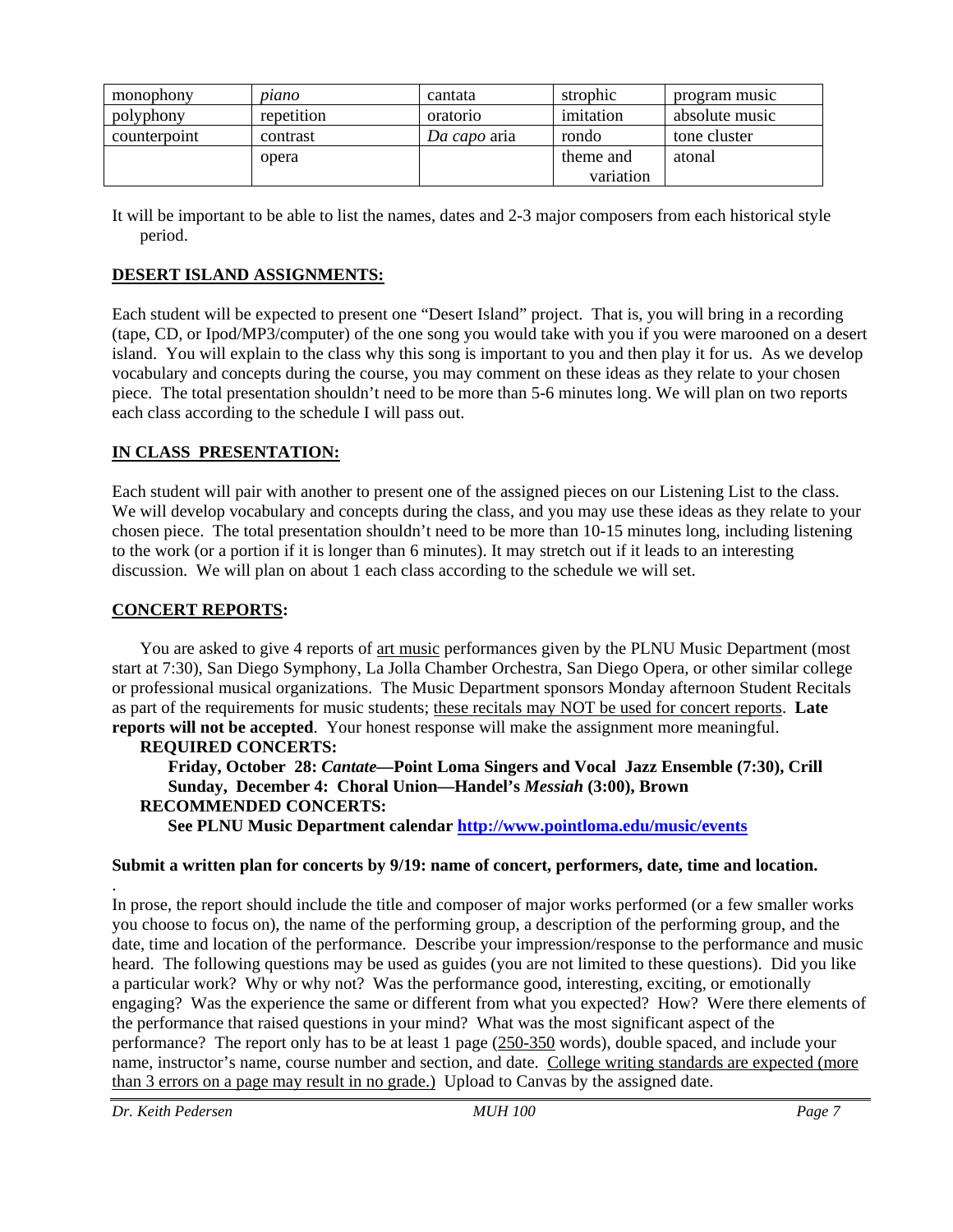### Websites/Resources:

The course will be based on the BBC production of Howard Goodall's two series: *How Music Works* and *The Story of Music.* Links will be provided in quizzes.

[http://www.ted.com/talks/benjamin\\_zander\\_on\\_music\\_and\\_passion](http://www.ted.com/talks/benjamin_zander_on_music_and_passion)

This video may just change how you listen to music forever.

<http://pointloma.naxosmusiclibrary.com/login>

Free internet access to half-a-million musical recordings.

NEW GROVE DICTIONARY OF MUSIC AND MUSICIANS

[http://www.pointloma.edu/RyanLibrary/Databases\\_\\_Find\\_Articles\\_.htm](http://www.pointloma.edu/RyanLibrary/Databases__Find_Articles_.htm)

Select "Grove Music Online" (you must click the red text first if you are accessing from outside the library). Better yet, check out the volumes at the library (great pictures).

[http://music.wadsworth.com](http://music.wadsworth.com/) – useful information and help with materials in the textbook.

[http://w3.rz~berlin.mpg.de/cmp/classmus.html](http://w3.rz%7Eberlin.mpg.de/cmp/classmus.html) - a site for biographical

information that has been extrapolated from the New Grove Dictionary*.*

[http://www.jsbach.org](http://www.jsbach.org/) - a wonderful site full of information on Bach. High quality site – the best on any composer.

[http://www.oasiskc.net/~bryanc/vivhome.htm](http://www.oasiskc.net/%7Ebryanc/vivhome.htm) - a great biography of Vivaldi [http://www.frontiernet.net/~sboerner/mozart](http://www.frontiernet.net/%7Esboerner/mozart) - a great site on Mozart that is still under construction, but the links are tremendous.

# **Movies about Composers/Musicians**

While not always factually accurate (it is Hollywood, after all), these movies can often give a wonderful sense of the life, cultural context, and especially the music of these composers in a way that brings to life these remarkable and talented individuals. (I trust our students can discern that, while each film is an artistic portrayal of music and the lives of musicians, not all scenes they contain reflect values espoused by the professor.)

- *Amadeus* (1984), Warner Bros. A fanciful retelling of the life of the most famous prodigy of them all, W A Mozart. Even if the premise of the plot is false, this winner of 8 Academy Awards beautifully and spectacularly captures the spirit and feel of the Classical era and its music.
- *Immortal Beloved* (1994), Columbia Pictures. The search for an anonymous "Immortal Beloved" tells some of the story of the personal challenges of the adult life of the most colossal figure in classical music, Ludwig von Beethoven.
- *Impromptu* (1991), Sovereign Pictures. A Hollywood version of the very real romantic relationship between the female writer George Sand and the master of the piano, Frederic Chopin.
- *Tous les matins du monde* (1991), Koch-Lorber Films. Perhaps the most achingly beautiful film about music I have ever seen, using the sound of the viola da gamba to explore different kinds of relationships, from romantic to professional to mentor. If this doesn't convince you Baroque music is about emotions, nothing will. Don't let the French subtitles scare you away.